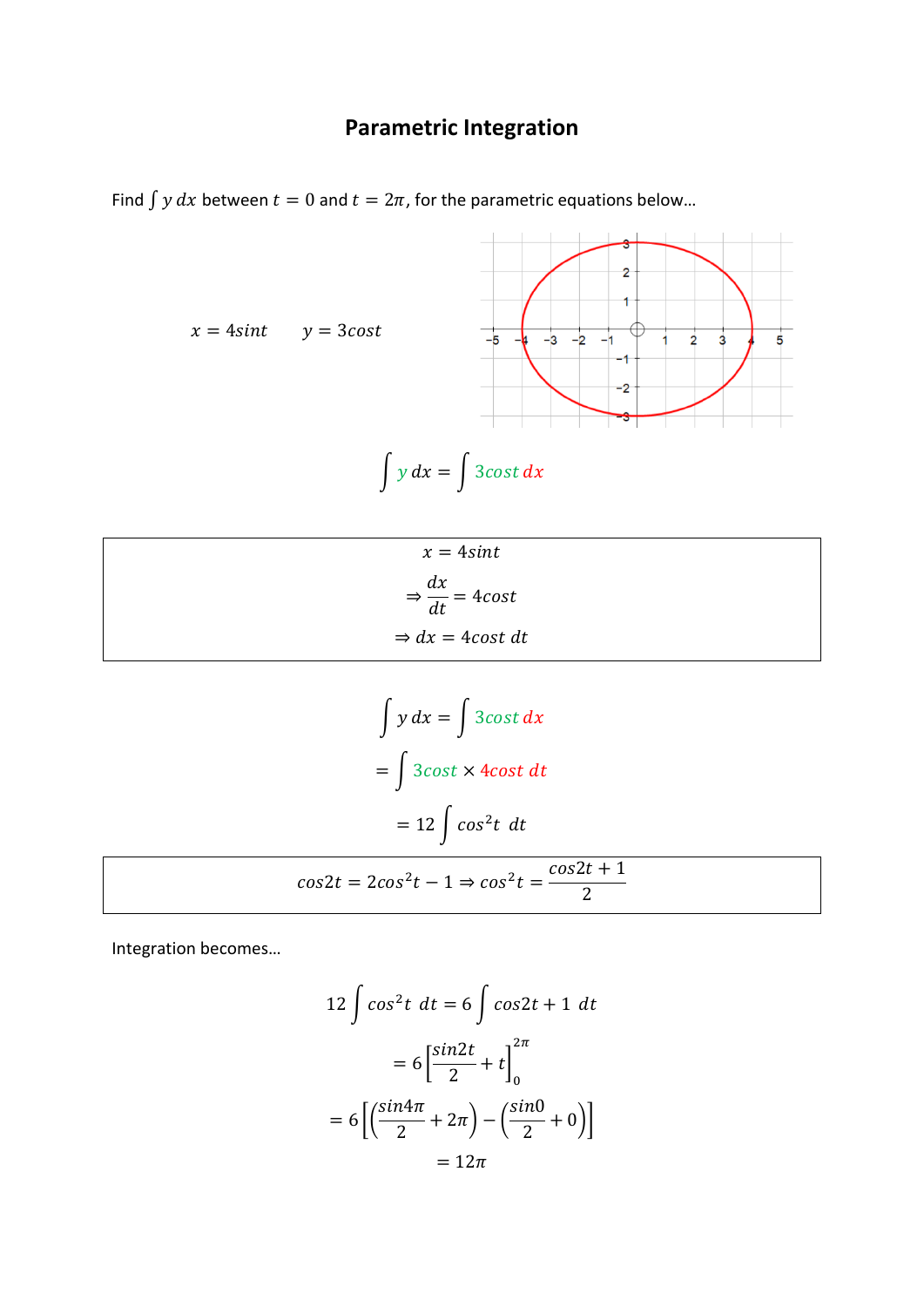Now try these…

- 1. Find  $\int y dx$  between  $t = 0$  and  $t = 2π$ , for  $x = 3 sint$  and  $y = 5cost$ .
- 2. Find  $\int y dx$  between  $t = 2$  and  $t = 3$ , for the parametric equations below...



3. Find the area bounded by the x-axis and the curve with parametric equations below between  $0 \le t \le \frac{\pi}{2}$  $\frac{\pi}{2}$ .





4. Find the positive integral bounded by the x-axis and the curve with parametric equations below…



5. The trajectory of a ball thrown from the top of a tower is modelled by the parametric equations  $x = 20t$  and  $y = 50 + 15t - 2t^2$ .

Find the area of the region underneath the flight of the ball.